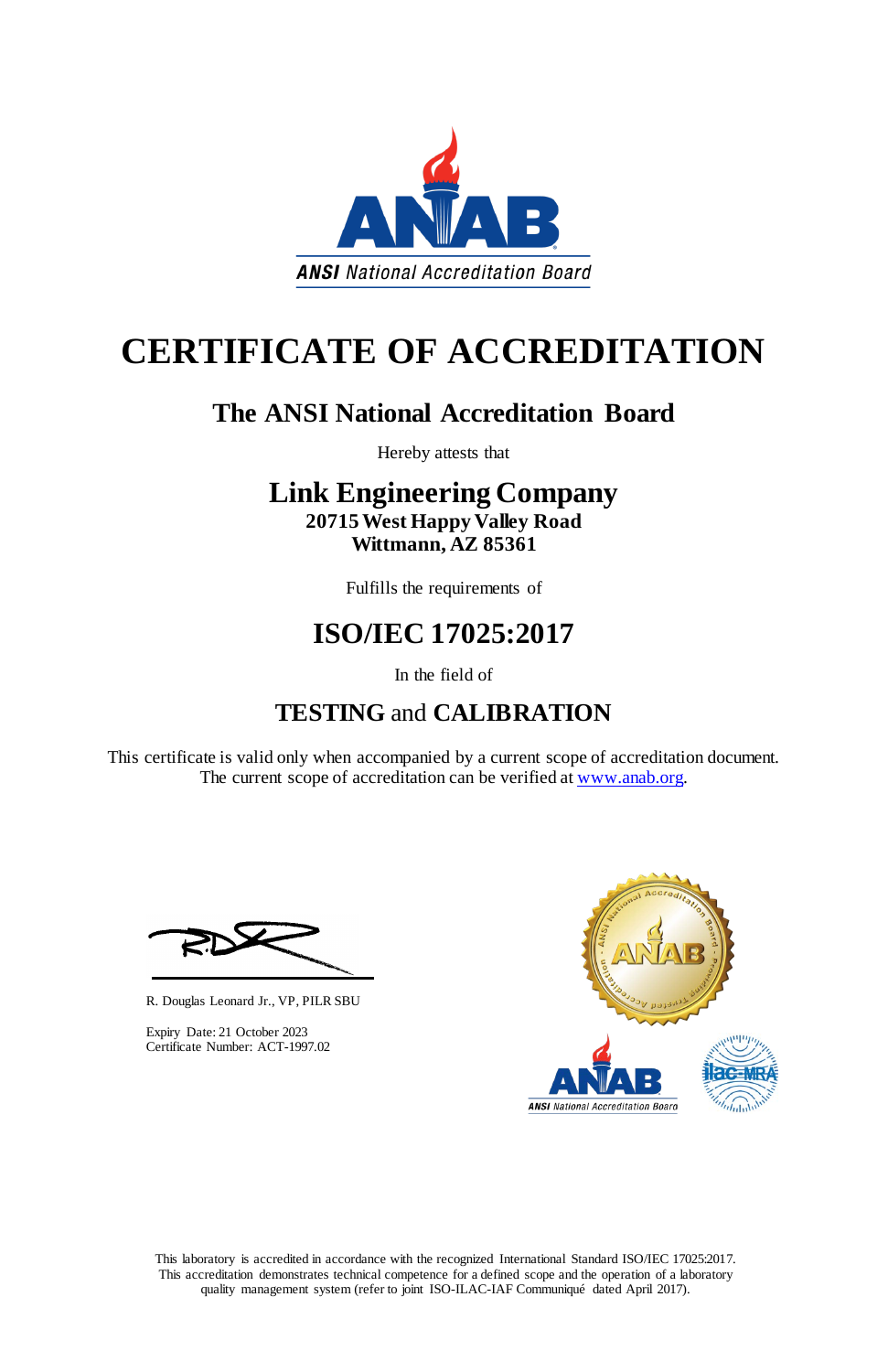

### **SCOPE OF ACCREDITATION TO ISO/IEC 17025:2017**

## **Link Engineering Company**

20715 West Happy Valley Road Wittmann, AZ 85361

Jerry Shavrnoch *j.shavrnoch*@linkeng.com

### **TESTING AND CALIBRATION**

Valid to: **October 21, 2023** Certificate Number: **ACT-1997.02** 

Ŋ

### **TESTING**

#### **Mechanical**

| <b>Specific Tests and/or</b><br><b>Properties Measured</b> | <b>Specification, Standard,</b><br><b>Method, or Test Technique</b>                                                                                                                                                           | Items, Materials or<br><b>Product Tested</b>                         | <b>Key Equipment or</b><br><b>Technology</b>                                        |
|------------------------------------------------------------|-------------------------------------------------------------------------------------------------------------------------------------------------------------------------------------------------------------------------------|----------------------------------------------------------------------|-------------------------------------------------------------------------------------|
| Full Brake System                                          | ECE-R13, ECE-R13H,<br>ECE-R78, ECE R90, FMVSS 105,<br><b>FMVSS 122, FMVSS 135, ECE</b><br>R139 (BAS)                                                                                                                          | <b>Friction Materials/</b><br>Brake Hardware/<br><b>Full Vehicle</b> | Vehicle, In-Vehicle Data<br>Acquisition System,<br>Proving Grounds<br>Field Testing |
| Performance                                                | Thermal Capacity, High Speed<br>Fade, AMS Fade Test, Vacuum<br>Boosted, Trailer Tow, Death<br>Valley, Link Brake Balance, New<br>Car Assessment Program,<br><b>Customer Specified Variations of</b><br>the Above Listed Tests | <b>Friction Materials/</b><br>Brake Hardware/<br><b>Full Vehicle</b> | Vehicle, In-Vehicle Data<br>Acquisition System,<br>Proving Grounds<br>Field Testing |
| Durability                                                 | Detroit City Traffic, Phoenix City<br>Traffic, Detroit Suburban Traffic,<br>Phoenix Suburban Traffic, Huron<br>Detroit Metropolitan Traffic,<br><b>Customer Specification</b><br>$7.2 - L2 - 495$                             | Friction Materials/<br>Brake Hardware/<br><b>Full Vehicle</b>        | Vehicle, In-Vehicle Data<br>Acquisition System,<br>Proving Grounds<br>Field Testing |
| <b>Brake Wear</b>                                          | Los Angeles City Traffic, Detroit<br>City Traffic, Phoenix City Traffic,<br>Detroit Suburban Traffic, Phoenix<br>Suburban Traffic, Huron Detroit<br>Metropolitan Traffic,<br><b>Customer Specification</b><br>7.2-L2-495      | Friction Materials/<br>Brake Hardware/<br><b>Full Vehicle</b>        | Vehicle, In-Vehicle Data<br>Acquisition System,<br>Proving Grounds<br>Field Testing |

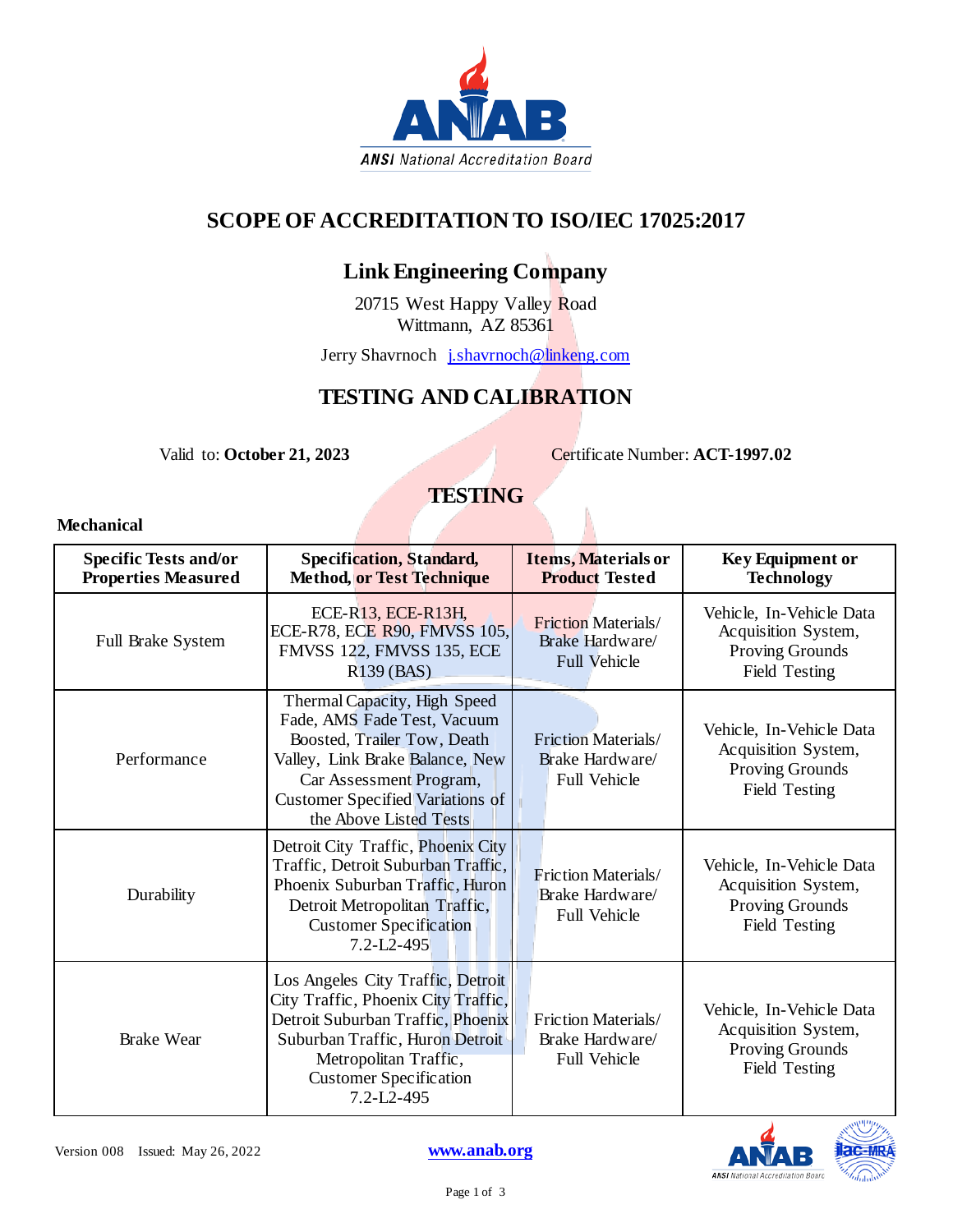

#### **Mechanical**

| <b>Specific Tests and/or</b><br><b>Properties Measured</b>                       | <b>Specification, Standard,</b><br>Method, or Test Technique                                                                                                                                             | <b>Items, Materials or</b><br><b>Product Tested</b>                  | <b>Key Equipment or</b><br><b>Technology</b>                                               |
|----------------------------------------------------------------------------------|----------------------------------------------------------------------------------------------------------------------------------------------------------------------------------------------------------|----------------------------------------------------------------------|--------------------------------------------------------------------------------------------|
| Noise                                                                            | Los Angeles City Traffic,<br>Phoenix City Suburban Traffic,<br>Marquette City Traffic,<br><b>Customer Specification</b><br>7.2-L2-495                                                                    | Friction Materials/<br>Brake Hardware/<br><b>Full Vehicle</b>        | Vehicle, In-Vehicle Data<br>Acquisition System,<br>Proving Grounds<br>Field Testing        |
| <b>Thermal Failure</b>                                                           | Death Valley/Fluid Boil                                                                                                                                                                                  | <b>Friction Materials/</b><br>Brake Hardware/<br><b>Full Vehicle</b> | Vehicle, In-Vehicle Data<br>Acquisition System,<br><b>Proving Grounds</b><br>Field Testing |
| <b>Customer Specification</b>                                                    | Stopping Distance, Brake Line<br>Pressure, Pedal Force, Pedal<br>Travel, Deceleration, Brake Pad<br>Temperature, Rotor Temperature,<br><b>Customer Specified Variations of</b><br>the Above Listed Tests | <b>Friction Materials/</b><br>Brake Hardware/<br>Full Vehicle        | Vehicle, In-Vehicle Data<br>Acquisition System,<br><b>Proving Grounds</b><br>Field Testing |
| Fuel Economy,<br>Coast-down, Fuel<br>Consumption                                 | SAE J1321, SAE J2263                                                                                                                                                                                     | <b>Full Vehicle</b>                                                  | Vehicle, In-Vehicle Data<br>Acquisition System,<br><b>Proving Grounds</b><br>Field Testing |
| NVH Vehicle Testing,<br><b>Interior/Exterior Noise</b><br>Studies, Pass by Noise | SAE J986, ECE R51, ECE R28                                                                                                                                                                               | <b>Full Vehicle</b>                                                  | Vehicle, In-Vehicle Data<br>Acquisition System,<br>Proving Grounds<br>Field Testing        |
| Thermal HVAC, Cooling<br>Systems, Cold Chamber,<br>Performance, Durability       | <b>Customer Specification</b>                                                                                                                                                                            | Full Vehicle                                                         | Vehicle, In-Vehicle Data<br>Acquisition System,<br>Proving Grounds<br>Field Testing        |
| Wheel and Tire, Tire Blow-<br>out, Structural Integrity                          | <b>FMVSS 110, ECE R141</b>                                                                                                                                                                               | Full Vehicle                                                         | Vehicle, In-Vehicle Data<br>Acquisition System,<br><b>Proving Grounds</b><br>Field Testing |
| <b>Stability Control System</b>                                                  | <b>FMVSS 126, ECE R140</b>                                                                                                                                                                               | Full Vehicle                                                         | Vehicle, In-Vehicle Data<br>Acquisition System,<br>Proving Grounds<br>Field Testing        |